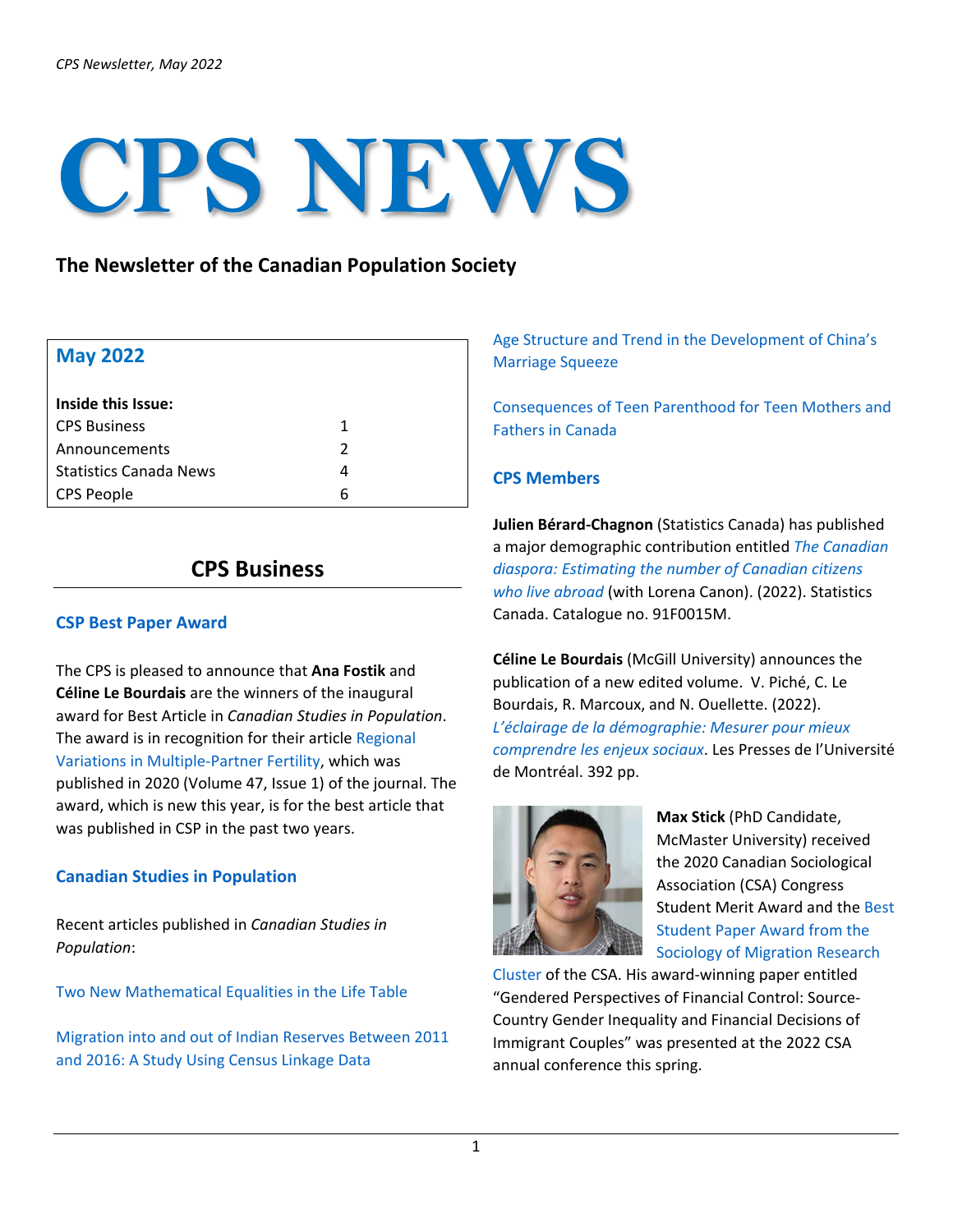**David A. Swanson** (UC Riverside) was interviewed on AirTalk with Larry Mantle on KPCC radio (the National Public Radio member station for Southern California) on May 2, 2022. The segment entitled [Southern California's](https://www.kpcc.org/show/airtalk/2022-05-02/california-has-zero-carbon-emission-goals-how-will-the-pending-closure-of-the-states-last-nuclear-plant-move-us-closer-or-further-from-those-goals)  [Coast Struggles to Gain Residents as Inland Areas Reap](https://www.kpcc.org/show/airtalk/2022-05-02/california-has-zero-carbon-emission-goals-how-will-the-pending-closure-of-the-states-last-nuclear-plant-move-us-closer-or-further-from-those-goals)  [the Benefits of Outward Migration](https://www.kpcc.org/show/airtalk/2022-05-02/california-has-zero-carbon-emission-goals-how-will-the-pending-closure-of-the-states-last-nuclear-plant-move-us-closer-or-further-from-those-goals) is available ondemand for streaming.

# **Obituary**

## **Karen Kobayashi**

It is with great sadness that we announce the passing of Dr. Karen Kobayashi, professor in the Department of Sociology and Associate Dean (Research and Graduate Studies) of the Faculty of Social Sciences at the University of Victoria. Throughout her career, Karen was also a research fellow with the Institute on Aging and Lifelong Health. Karen died on May 28, 2022, after a long and courageous struggle.



Karen was a valued member and strong contributor to the Department of Sociology for close to 20 years. She was a very successful and popular teacher, and mentored many students over the years. Karen regularly taught the department's Introduction to Sociological Research course and was responsible for instilling a passion for sociology into many students.

Karen was a passionate advocate and champion for understanding and reducing social inequalities. As a third generation Japanese Canadian, she was a powerful voice for redress regarding injustices faced by older adults, diverse immigrant and Indigenous populations, and Japanese Canadians during, and after the internment. As a social gerontologist and researcher, she often used life course and intersectionality approaches to draw attention to structural, cultural, and individual characteristics and experiences affecting health and aging. In her roles as colleague and Associate Dean Research in the Faculty of Social Sciences, she championed and supported critical, responsive, and accountable scholarship and knowledge mobilization. Her own research reflected her deep values of collaboration, active engagement, respect, and giving back to the research communities, participants, other investigators, and to the students with whom she worked.

To all who knew her, Karen was a wise and inspiring colleague, mentor and friend. She was cherished by many people, including her husband, Cary Hayashi, their teenage son, Kaelan, her immediate, and extended family, and her innumerable close friends at UVic, and beyond. All of us who knew her will miss a highly intelligent, energetic woman with an exceptionally friendly and charismatic personality. Our grief is lessened only slightly with the heartening reflection that we had the honour to know her.

Notes of condolence to the family may be sent via [soscoff@uvic.ca.](mailto:soscoff@uvic.ca)

# **Announcements**

#### **Events and Webinars**

**IUSSP Webinar.** Debate: In a world with equity of sexual [and reproductive rights for men and women, there would](https://iussp.org/en/debate-world-equity-sexual-and-reproductive-rights-men-and-women-there-would-be-about-same-number-or)  [be about the same number or more](https://iussp.org/en/debate-world-equity-sexual-and-reproductive-rights-men-and-women-there-would-be-about-same-number-or) vasectomies as tubal [ligations. Yes or no?](https://iussp.org/en/debate-world-equity-sexual-and-reproductive-rights-men-and-women-there-would-be-about-same-number-or) May 24, 2022 (recorded).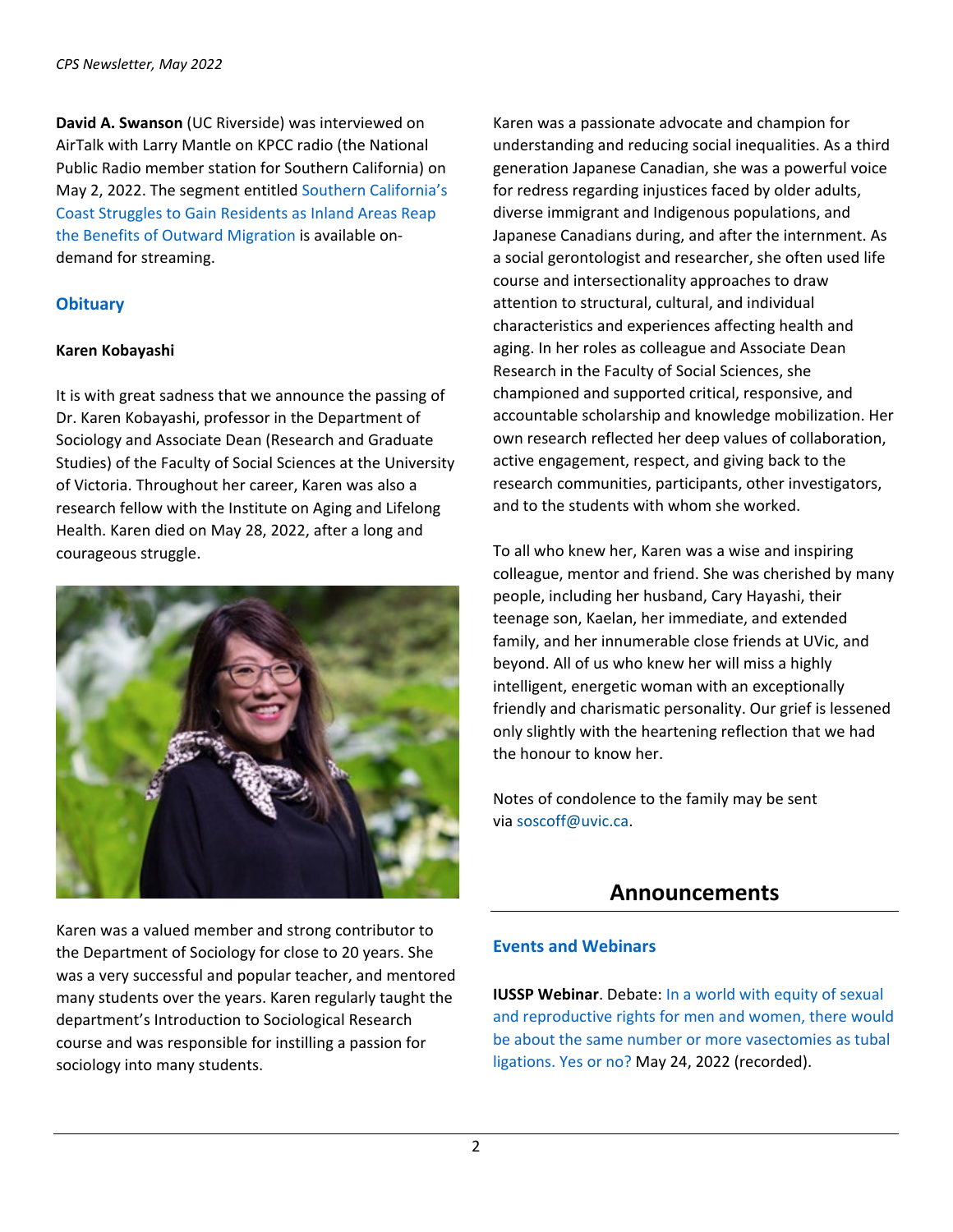The **Canadian Research Data Centre Network** (CRDCN) and **Women and Gender Equality Canada** (WAGE) are hosting a [free webinar](https://www.eventbrite.ca/e/crdcn-wage-award-recipients-webinarwebinaire-des-laureats-rccdr-fegc-tickets-338232521577?aff=CRDCNWebsite) to showcase the findings of the microdata research conducted by the 2021 award recipients. The webinar will be held on June 16, 2022 at 1:00 pm to 2:30 pm Eastern time. Pre-registration is required for this event.

**[2022 European Population Conference](https://www.eaps.nl/epc/european-population-conference-2022)** (EPC). June 29 to July 2, 2022, Groningen, the Netherlands. The 2022 EPC will feature both online and onsite sessions. Th[e final](https://epc2022.eaps.nl/)  [conference program](https://epc2022.eaps.nl/) is available online.

**International Union for the Scientific Study of Population (IUSSP) Workshop**[. Using bibliometric data in](https://iussp.org/en/using-bibliometric-data-demographic-research)  [demographic research.](https://iussp.org/en/using-bibliometric-data-demographic-research) Wednesday, June 29, 2022. This is a hybrid (online and in-person) event held in conjunction with the European Population Conference. The workshop is free but advance registration is required.

**IUSSP Seminar**: [Unintended pregnancy and key](https://iussp.org/en/iussp-seminar-unintended-pregnancy-and-key-outcomes%E2%80%94abortion-and-unplanned-births)  outcomes: [abortion and unplanned births.](https://iussp.org/en/iussp-seminar-unintended-pregnancy-and-key-outcomes%E2%80%94abortion-and-unplanned-births) Funchal, Madeira, July 12-15, 2022.

# **Happy 10th Birthday CPD!**

The **Centre for Population Dynamics** (CPD) at McGill University celebrated its 10th birthday in May 2022 with a one-day conference called [CPDecades.](https://www.mcgill.ca/popcentre/events/conferences) The conference featured research presentations, a discussion of the future of demographic data in Canada (Laurent Martel, Statistics Canada), and a panel discussion on the future of demography. Benoît Laplante (INRS) provided the closing remarks.

# **N-IUSSP Headlines**

Selected articles from April to May 2022 issues of N-IUSSP, the online news magazine of the International Union for the Scientific Study of Population:

[Educational expansion and completed family size in low](https://www.niussp.org/fertility-and-reproduction/educational-expansion-and-completed-family-size-in-low-fertility-countries/)  [fertility countries](https://www.niussp.org/fertility-and-reproduction/educational-expansion-and-completed-family-size-in-low-fertility-countries/)

[Increasing childlessness driven by higher female](https://www.niussp.org/fertility-and-reproduction/increasing-childlessness-driven-by-higher-female-education-in-india/)  [education in India](https://www.niussp.org/fertility-and-reproduction/increasing-childlessness-driven-by-higher-female-education-in-india/)

[The impact of migration on the working age population at](https://www.niussp.org/individual-and-population-ageing/the-impact-of-migration-on-the-working-age-population-at-local-level/)  [local level](https://www.niussp.org/individual-and-population-ageing/the-impact-of-migration-on-the-working-age-population-at-local-level/)

[Intergenerational transmission of women's life courses in](https://www.niussp.org/gender-issues/intergenerational-transmission-of-womens-life-courses-in-germany/)  **[Germany](https://www.niussp.org/gender-issues/intergenerational-transmission-of-womens-life-courses-in-germany/)** 

[Unpacking the mortality-fertility link in Malawi: The role](https://www.niussp.org/fertility-and-reproduction/unpacking-the-mortality-fertility-link-in-malawi-the-role-of-unintended-fertility/)  [of unintended fertility](https://www.niussp.org/fertility-and-reproduction/unpacking-the-mortality-fertility-link-in-malawi-the-role-of-unintended-fertility/)

[The contribution of the foreign-born population to](https://www.niussp.org/migration-and-foreigners/the-contribution-of-the-foreign-born-population-to-demographic-change-in-europe/)  [demographic change in Europe](https://www.niussp.org/migration-and-foreigners/the-contribution-of-the-foreign-born-population-to-demographic-change-in-europe/)

[Ukrainian refugees and migrants in the EU](https://www.niussp.org/migration-and-foreigners/ukrainian-refugees-and-migrants-in-the-eu/)

# **Calls for Papers**

The **Vienna Institute of Demography** invites submissions to the [Wittgenstein Centre Conference 2022](https://www.oeaw.ac.at/en/vid/events/calendar/conferences/population-and-climate-change-the-defining-relationship-of-the-21st-century) – Population and Climate Change: The Defining Relationship of the 21st Century. Vienna, Austria, November 30 to December 2, 2022. A special issue of the *Vienna Yearbook of Population Research* will be dedicated to the topic of the conference. Deadline for submission of short and extended abstracts: **June 15, 2022**.

The **Survey of Health, Ageing, and Retirement in Europe** (SHARE) will hold its [7th SHARE User Conference](https://www.shareuser2022.si/) from October 5-7, 2020 in Bled, Slovenia. The theme is Ageing Societies Facing Health, Social, and Economic Crises. Submissions of papers using SHARE data are invited on a wide range of topics. Deadline for submissions of abstracts: **June 15, 2022**.

[International Seminar on Migration in the Past: Patterns,](https://iussp.org/en/iussp-seminar-migration-past-patterns-causes-consequences-and-implications)  [Causes, Consequences, and Implications,](https://iussp.org/en/iussp-seminar-migration-past-patterns-causes-consequences-and-implications) October 28, 2022 (Online). The **IUSSP Scientific Panel on Historical Demography** invites researchers to submit by a 200-word abstract AND an extended abstract (2 to 4 pages, including tables). Email the abstract to Hao Dong [\(dongh@pku.edu.cn\)](mailto:dongh@pku.edu.cn), and include "IUSSP Historical Demography Seminar 2022" in the email title. Abstracts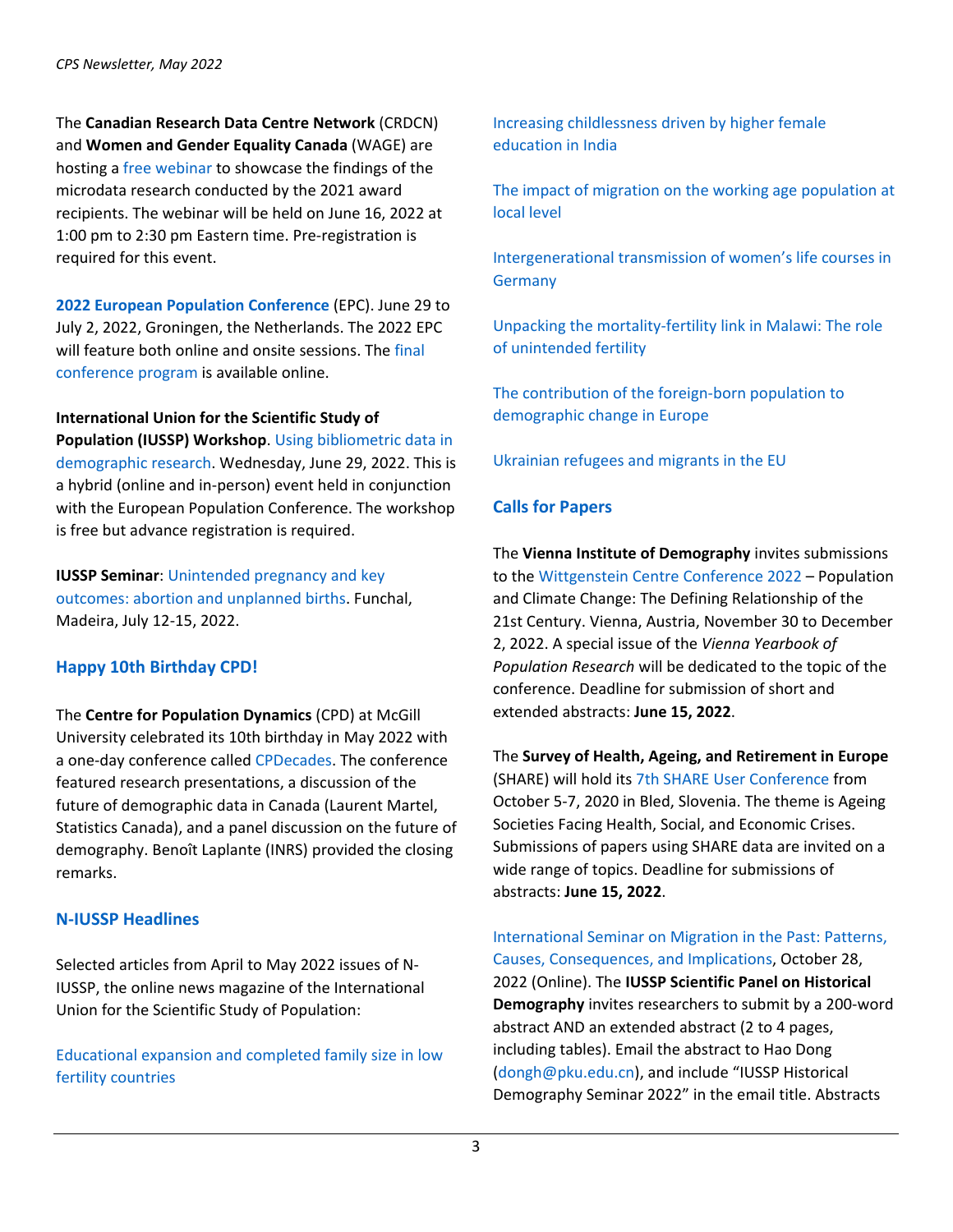and papers must be submitted in English, which will be the working language of the meeting. Deadline for submissions: **July 17, 2022**.

#### [Migration and Mobility Research in the Digital Era](https://www.demogr.mpg.de/en/news_events_6123/news_press_releases_4630/news/migration_and_mobility_research_in_the_digital_era_mimode_2022_10728)

(MIMODE 2022), a satellite event of the Conference on Complex Systems, October 19-20, 2022, Palma de Mallorca, Spain and online. Deadline for submissions of abstracts: **June 19, 2022**.

Special issue of *[Journal of Family Theory & Review](https://www.bgsu.edu/arts-and-sciences/center-for-family-demographic-research/help-resources-tools/call-for-papers-JFTR-singlehood.html)* on

[Theorizing Singlehood.](https://www.bgsu.edu/arts-and-sciences/center-for-family-demographic-research/help-resources-tools/call-for-papers-JFTR-singlehood.html) Guest editors: Erin S. Lavender-Stott, Karen Benjamin Guzzo, Susan L. Brown, and Wendy D. Manning. Deadline for submissions of papers: **September 1, 2022**.

The **Italian Association for Population Studies** invites submissions of papers fo[r Popdays 2023,](https://www.sis-aisp.it/popsday2023-announcment/) which will be held in Rome, Italy (Roma Tre University) on February 1- 4, 2023. Submissions are welcome in English and Italian. Deadline for submission of a short and extended abstract: **September 30, 2022**.

The journal *[Quality and Quantity: International Journal of](https://www.springer.com/journal/11135/updates/20246652)  [Methodology](https://www.springer.com/journal/11135/updates/20246652)* (Springer) invites contributions to a special issue focused on the measurement of population changes. Guest editors: Andrea Nigri, Susanna Levantesi, and Marco Bonetti. Deadline for submission of papers: **January 31, 2023**.

# **Statistics Canada**

#### **Census 2021**



Once every five years, the [Census of](https://www12.statcan.gc.ca/census-recensement/index-eng.cfm?MM=1)  [Population](https://www12.statcan.gc.ca/census-recensement/index-eng.cfm?MM=1) provides a detailed and comprehensive statistical portrait of Canada. The 2021 Census data have arrived. Starting in February 2022, there will be seven major releases over the

course of the year. Each release will provide data, analytical, and reference products. Rea[d The Daily](https://www150.statcan.gc.ca/n1/dai-quo/index-eng.htm?HPA=1) for announcements about future Census releases. The

complete [release schedule](https://www12.statcan.gc.ca/census-recensement/2021/ref/prodserv/release-diffusion-eng.cfm) is available on the Statistics Canada website.

Several new concept videos about the 2021 Census of Population have been released.

- [Age](https://www12.statcan.gc.ca/census-recensement/training-formation/videos/Age-eng.htm)
- [Types of dwellings](https://www12.statcan.gc.ca/census-recensement/training-formation/videos/Types-of-dwellings.htm)
- [Census dwellings](https://www12.statcan.gc.ca/census-recensement/training-formation/videos/Census-dwellings.htm)

New Census of Population Reference Guides released since March 2022:

- [Dictionary, Census of Population, 2021](https://www150.statcan.gc.ca/n1/en/catalogue/98-301-X)
- [Age, Sex at Birth, and Gender](https://www12.statcan.gc.ca/census-recensement/2021/ref/98-500/014/98-500-x2021014-eng.cfm)
- **[Type of Dwelling](https://www12.statcan.gc.ca/census-recensement/2021/ref/98-500/001/98-500-x2021001-eng.cfm)**

For the first time, Statistics Canada will disseminate censu[s information on gender.](https://www12.statcan.gc.ca/census-recensement/2021/ref/98-20-0001/982000012021001-eng.cfm) In the 2021 Census, a question on sex at birth was added (the "at birth" designation is new) and a new question on gender was also added. These modifications reflect a growing social and legislative recognition of transgender and non-binary people.

|                                         | Variables and classifications   Cisgender, transgender and non-binary |                   |
|-----------------------------------------|-----------------------------------------------------------------------|-------------------|
| Gender/Sex at birth                     | Male                                                                  | Female            |
| Man                                     | Cisgender man                                                         | Transgender man   |
| Woman                                   | Transgender woman                                                     | Cisgender woman   |
| Non-binary person                       | Non-binary person                                                     | Non-binary person |
| <b>Source: Statistics Canada, 2021.</b> |                                                                       |                   |

Data tables on [Age, sex at birth, and gender](https://www12.statcan.gc.ca/census-recensement/2021/dp-pd/dt-td/Index-eng.cfm?LANG=E&SUB=98P1001&SR=0&RPP=10&SORT=date) and [Type of](https://www12.statcan.gc.ca/census-recensement/2021/dp-pd/dt-td/Index-eng.cfm?Lang=E&SUB=98P1018&SR=0&RPP=10&SORT=date)  [Dwelling](https://www12.statcan.gc.ca/census-recensement/2021/dp-pd/dt-td/Index-eng.cfm?Lang=E&SUB=98P1018&SR=0&RPP=10&SORT=date) were released in April.

#### **Data Products**

Selected Statistics Canada datasets released in April and May 2022: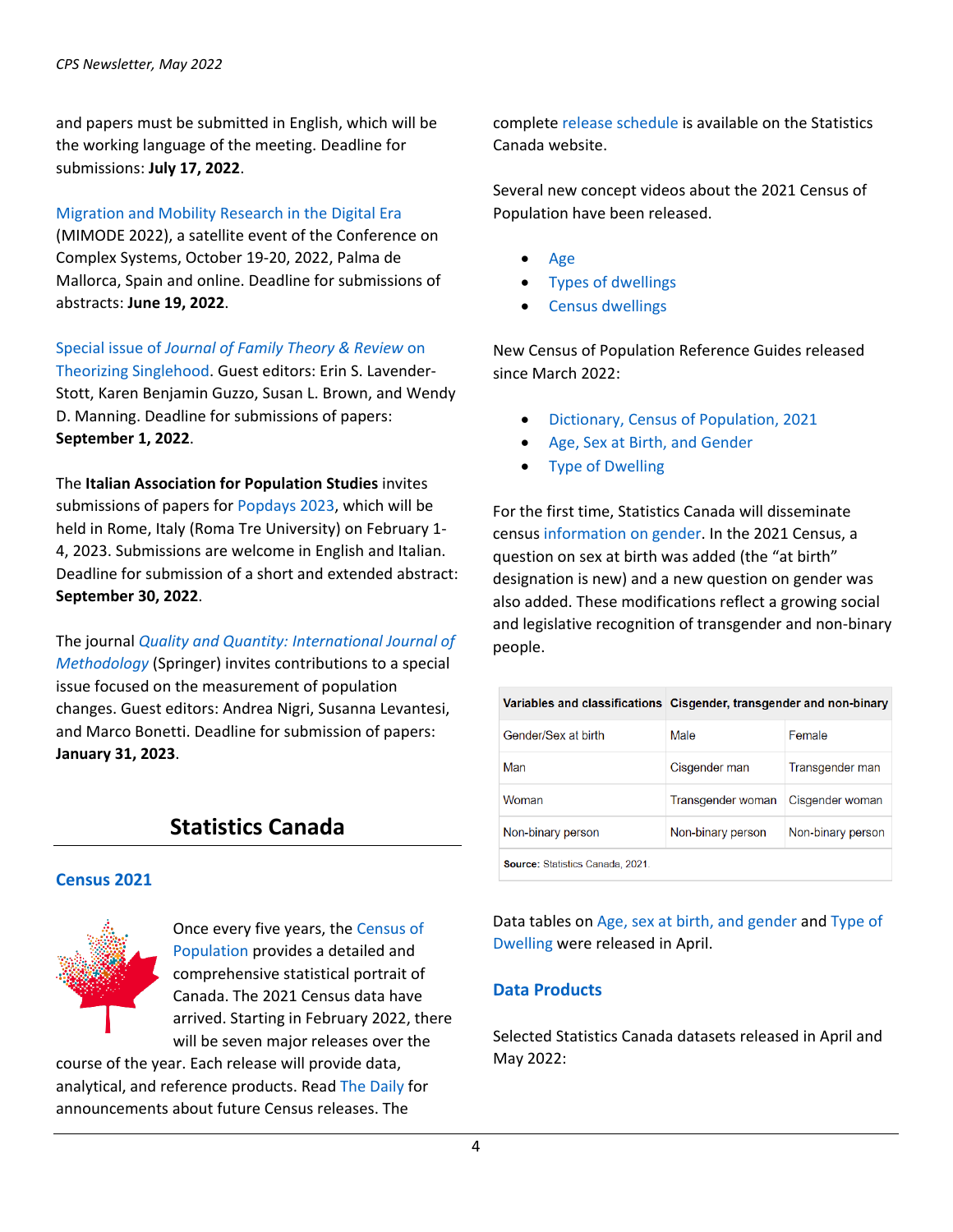[Canadian Community Health Survey \(CCHS\)](https://www150.statcan.gc.ca/n1/daily-quotidien/220419/dq220419d-eng.htm) – combined data for 2019 and 2020. The combined data include data on 110,000 respondents aged 12 and older.

[Canadian Heath Survey on Seniors \(CHSS\)](https://www150.statcan.gc.ca/n1/daily-quotidien/220419/dq220419c-eng.htm) – combined data for the 2019 and 2020 reference years. The CHSS is a supplement to the annual component of the Canadian Community Health Survey. Data were collected for 42,000 respondents over the two years.

Data fro[m Northern Canadian Internet Use Survey](https://www150.statcan.gc.ca/n1/daily-quotidien/220518/dq220518g-eng.htm) (NCIUS), 2021 are available on request.

[Survey on Early Learning and Childcare Arrangements:](https://www150.statcan.gc.ca/n1/en/catalogue/42250001)  [Public Use Microdata File, 2020.](https://www150.statcan.gc.ca/n1/en/catalogue/42250001) Focusing on child care for children younger than 6 years, the survey includes data on use of different types of early learning and child care arrangements, difficulties accessing child care, and reasons for non-use. The survey also covers the impact of the COVID-19 pandemic on child care.

## **Briefs and Headlines**

New data from the 2020 Canadian Housing Statistics Program (CHSP) show tha[t multiple-property owners](https://www150.statcan.gc.ca/n1/daily-quotidien/220412/dq220412a-eng.htm)  [possess nearly one-third of all residential properties](https://www150.statcan.gc.ca/n1/daily-quotidien/220412/dq220412a-eng.htm) and the top 10% wealthiest owners account for one-quarter of residential housing value.



Statistics Canada has developed a new tool to measure health and social inequalities in Canada. The [Canadian](https://www150.statcan.gc.ca/n1/daily-quotidien/220509/dq220509c-eng.htm) 

[Social Environment Typology](https://www150.statcan.gc.ca/n1/daily-quotidien/220509/dq220509c-eng.htm) (CanSET) provides neighbourhood classifications based on combinations of 30 socioeconomic, demographic, and ethnocultural variables from the 2016 Census. Th[e CanSET Data File](https://www150.statcan.gc.ca/n1/pub/17-20-0002/172000022022001-eng.htm)  [User Guide](https://www150.statcan.gc.ca/n1/pub/17-20-0002/172000022022001-eng.htm) is available online.

Canada faces [record retirements from an aging labour](https://www150.statcan.gc.ca/n1/daily-quotidien/220427/dq220427a-eng.htm)  [force,](https://www150.statcan.gc.ca/n1/daily-quotidien/220427/dq220427a-eng.htm) in the midst of high job vacancies and low unemployment rates.

[Canada is first country to provide census data on](https://www150.statcan.gc.ca/n1/daily-quotidien/220427/dq220427b-eng.htm)  [transgender and non-binary people.](https://www150.statcan.gc.ca/n1/daily-quotidien/220427/dq220427b-eng.htm)

Statistics Canada has released several new videos from the Data Literacy Training Initiative:

- [Statistics 101, Confidence intervals](https://www150.statcan.gc.ca/n1/en/catalogue/892000062022003)
- [FAIR data principles: What is FAIR?](https://www150.statcan.gc.ca/n1/en/catalogue/892000062022002)
- [Data ethics: An introduction](https://www150.statcan.gc.ca/n1/en/catalogue/892000062022001)

## **Analytical Products**

#### **New Research Articles:**

[Neighbourhood characteristics of selected population](https://www150.statcan.gc.ca/n1/pub/11-633-x/11-633-x2022004-eng.htm)  [groups of interest](https://www150.statcan.gc.ca/n1/pub/11-633-x/11-633-x2022004-eng.htm)

[Portrait of the social, political, and economic participation](https://www150.statcan.gc.ca/n1/daily-quotidien/220517/dq220517c-eng.htm)  [of racialized groups](https://www150.statcan.gc.ca/n1/daily-quotidien/220517/dq220517c-eng.htm)

# **Articles published in** *Economic and Social Reports* **from April to May 2022:**

Volume 2, Number 4

[Do aging baby boomers work more than earlier](https://www150.statcan.gc.ca/n1/en/catalogue/36280001202200400001)  [generations?](https://www150.statcan.gc.ca/n1/en/catalogue/36280001202200400001)

[Neighbourhood characteristics of lower income families](https://www150.statcan.gc.ca/n1/en/catalogue/36280001202200400002)  [in census metropolitan areas](https://www150.statcan.gc.ca/n1/en/catalogue/36280001202200400002)

[A sociodemographic profile of Ukrainian-Canadians](https://www150.statcan.gc.ca/n1/en/catalogue/36280001202200400003)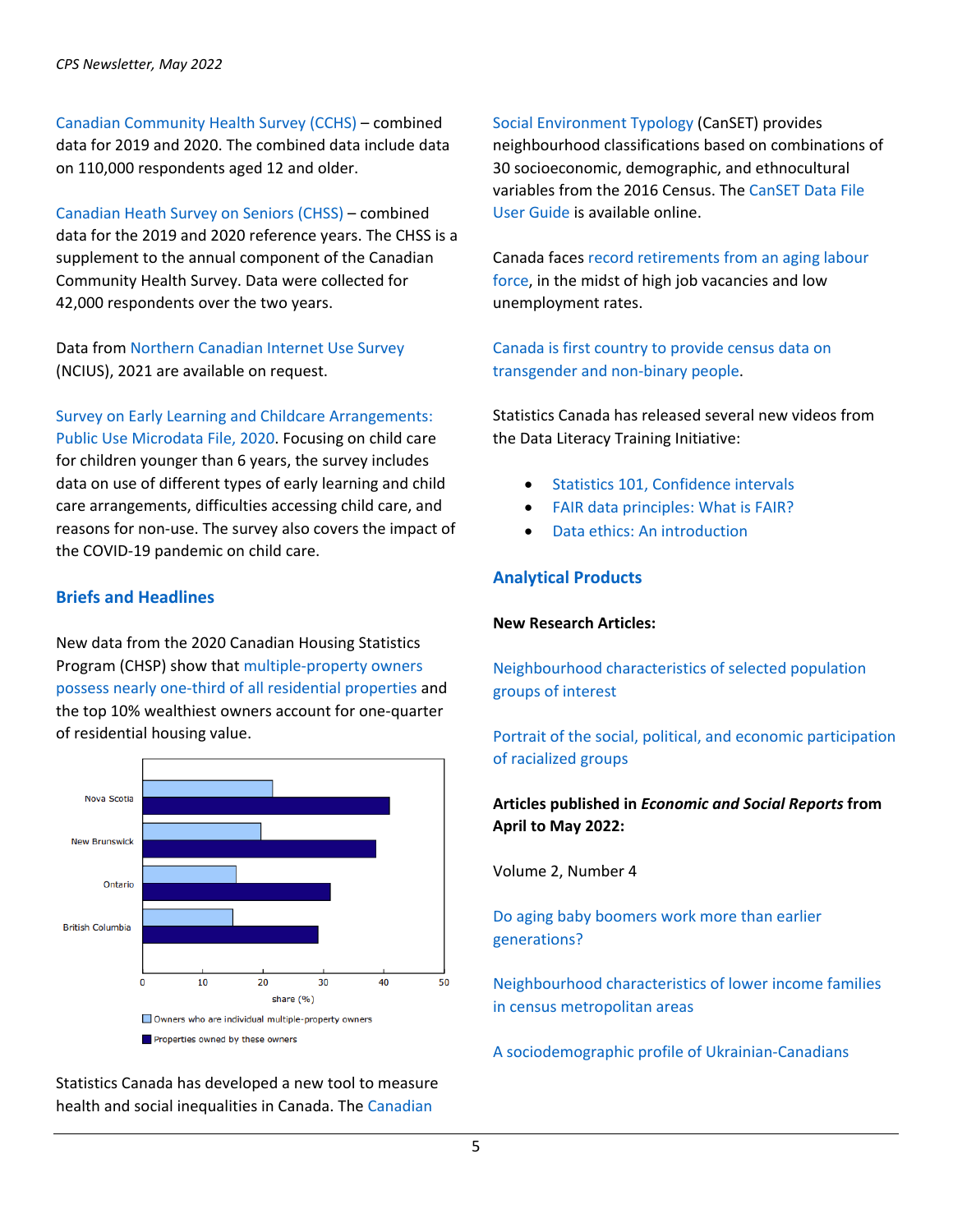[Canadians' use of the internet and digital technologies](https://www150.statcan.gc.ca/n1/en/catalogue/36280001202200400004)  [before and during the COVID-19 pandemic](https://www150.statcan.gc.ca/n1/en/catalogue/36280001202200400004)

# **CPS People**

Volume 2, Number 5

[The long-term wage growth of teleworkers before the](https://www150.statcan.gc.ca/n1/en/catalogue/36280001202200500001)  [COVID-19 pandemic](https://www150.statcan.gc.ca/n1/en/catalogue/36280001202200500001)

[The COVID-19 pandemic and gross domestic product per](https://www150.statcan.gc.ca/n1/en/catalogue/36280001202200500002)  [capital growth in Canada](https://www150.statcan.gc.ca/n1/en/catalogue/36280001202200500002)

[Recent trends in Registered Education Savings Plan](https://www150.statcan.gc.ca/n1/en/catalogue/36280001202200500003)  [holdings by income, immigrant status, Indigenous](https://www150.statcan.gc.ca/n1/en/catalogue/36280001202200500003)  [identity, and province](https://www150.statcan.gc.ca/n1/en/catalogue/36280001202200500003)

[Is taking a gap year between high school and](https://www150.statcan.gc.ca/n1/en/catalogue/36280001202200500004)  [postsecondary education beneficial or detrimental in the](https://www150.statcan.gc.ca/n1/en/catalogue/36280001202200500004)  [long term?](https://www150.statcan.gc.ca/n1/en/catalogue/36280001202200500004) 

**Articles published in** *Health Reports* **from April to May 2022:**

Volume 33, Number 4

[Changes in chronic disease risk factors and current](https://www150.statcan.gc.ca/n1/en/catalogue/82-003-X202200400001)  [exercise habits among Canadian adults living with and](https://www150.statcan.gc.ca/n1/en/catalogue/82-003-X202200400001)  [without a child during the COVID-19 pandemic](https://www150.statcan.gc.ca/n1/en/catalogue/82-003-X202200400001)

[Self-reported eye health in Canada:](https://www150.statcan.gc.ca/n1/en/catalogue/82-003-X202200400002) 20 years of data

[COVID-19 infection in the Canadian household population](https://www150.statcan.gc.ca/n1/en/catalogue/82-003-X202200400003)

Volume 33, Number 5

[Validation of the mental health continuum: Short form](https://www150.statcan.gc.ca/n1/en/catalogue/82-003-X202200500001)  [among Canadian Armed Forces personnel](https://www150.statcan.gc.ca/n1/en/catalogue/82-003-X202200500001)

[Prevalence of suicidal ideation among adults in Canada:](https://www150.statcan.gc.ca/n1/en/catalogue/82-003-X202200500002)  Results [from the second survey on COVID-19 and mental](https://www150.statcan.gc.ca/n1/en/catalogue/82-003-X202200500002)  [health](https://www150.statcan.gc.ca/n1/en/catalogue/82-003-X202200500002)

[The unequal impact of the COVID-19 pandemic on the](https://www150.statcan.gc.ca/n1/en/catalogue/82-003-X202200500003)  [physical activity habits of Canadians](https://www150.statcan.gc.ca/n1/en/catalogue/82-003-X202200500003)

The Canadian Population Society is a scientific association that seeks to improve knowledge and understanding about the quantitative and qualitative characteristics of human population. It seeks to promote the study and development of the science of demography in both its empirical and theoretical aspects.

**Past-President**: Lisa Strohschein **Vice-President**: Lisa Kaida **Secretary-Treasurer**: Stacey Hallman **Councillors**:

**President**: Amélie Quesnel-Vallée

Kaitlin Conway (Student Representative) Patrick Denice Ana Fostik Qiang Fu Eugena Kwon Michelle Maroto Yue Qian

**Journal Editor:** Lisa Strohschein Webmaster: Don Kerr **Twitter Feed:** Shayla Batty

**Newsletter Editor**: [Christoph Schimmele](mailto:cschimmele@hotmail.com) @canpopsoc

Do you have an idea for content for the CPS News? The Editor welcomes ideas for features, stories, interviews, or news coverage as well submissions of updates from CPS members and activities at their home institutions. Please submit your ideas to the Editor. The CPS also has a Twitter Feed for broadcasting job ads and other timesensitive news.

# **CPS Membership**

Support the CPS by becoming a member or renewing your membership today. Memberships can be renewed on the [CPS members'](https://www.canpopsoc.ca/members/?display=login&returnURL=https%3A%2F%2Fwww%2Ecanpopsoc%2Eca%2Fmembers%2F) webpage. We also encourage our members to enrol their students.